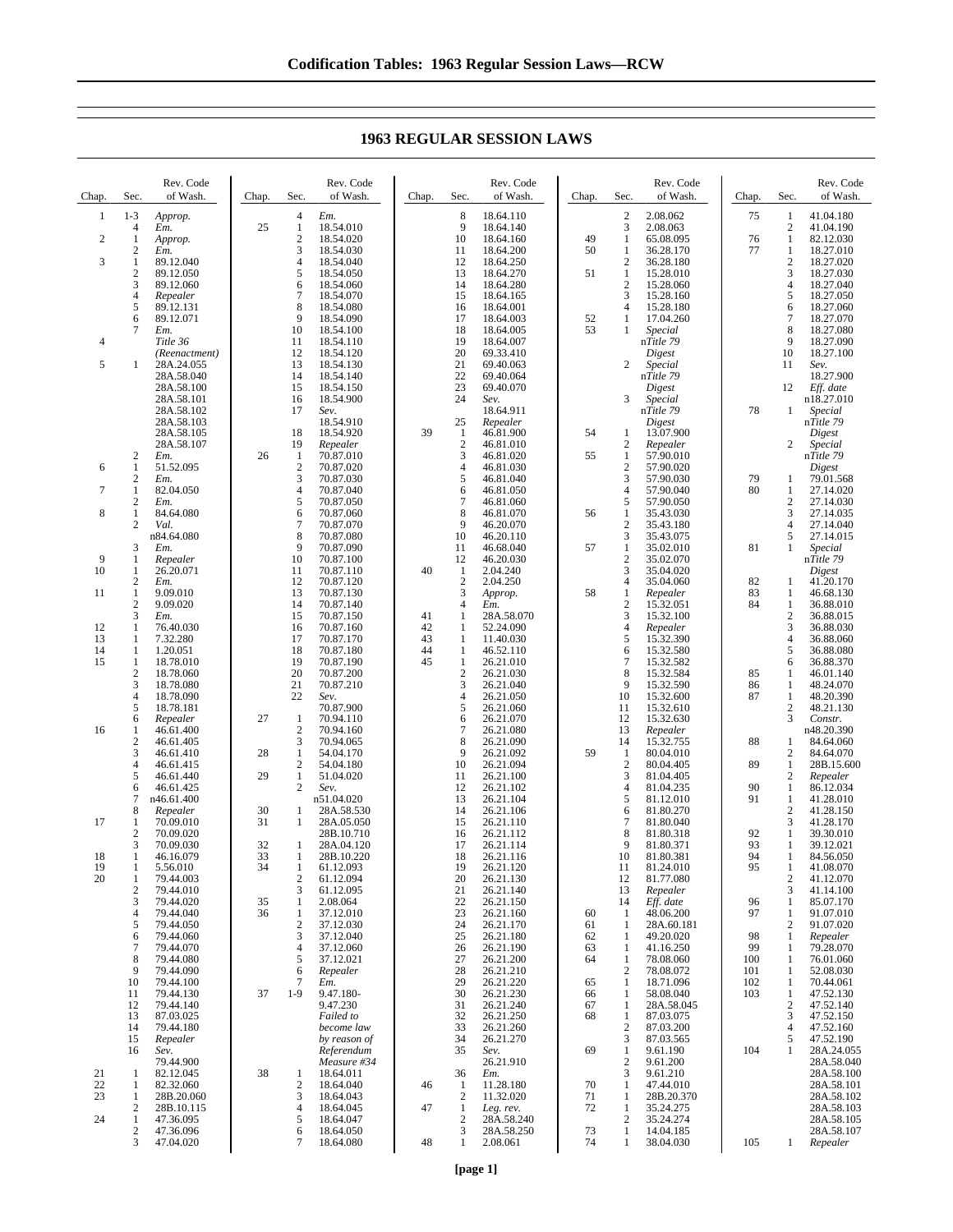**Codification Tables: 1963 Regular Session Laws—RCW**

| Chap.      | Sec.                       | Rev. Code<br>of Wash.               | Chap.      | Sec.                           | Rev. Code<br>of Wash.               | Chap.      | Sec.                             | Rev. Code<br>of Wash.          | Chap.      | Sec.                             | Rev. Code<br>of Wash.               | Chap.      | Sec.                             | Rev. Code<br>of Wash.          |
|------------|----------------------------|-------------------------------------|------------|--------------------------------|-------------------------------------|------------|----------------------------------|--------------------------------|------------|----------------------------------|-------------------------------------|------------|----------------------------------|--------------------------------|
| 106        | 1<br>$\boldsymbol{2}$<br>3 | 46.85.010<br>46.85.020<br>46.85.030 |            | 21<br>22<br>23                 | 15.17.210<br>15.17.220<br>15.17.230 |            | $\overline{4}$<br>5              | 70.89.040<br>Sev.<br>70.89.900 |            | 16<br>17<br>18                   | 46.37.210<br>46.37.230<br>46.37.240 |            | 17<br>18<br>19                   | 31.24.170<br>31.24.180<br>Sev. |
|            | $\overline{4}$<br>5        | 46.85.040<br>46.85.050              |            | 24<br>25                       | 15.17.240<br>15.17.250              | 129<br>130 | 1<br>1                           | Repealer<br>35.23.353          |            | 19<br>20                         | 46.37.280<br>46.37.300              |            | 20                               | 31.24.900<br>Em.               |
|            | 6<br>$\overline{7}$        | 46.85.060<br>46.85.070              |            | 26<br>27                       | 15.17.260<br>15.17.900              | 131<br>132 | $\mathbf{1}$<br>1                | 35.24.306<br>23.01.225         |            | 21<br>22                         | 46.37.340<br>46.37.351              | 163<br>164 | $\mathbf{1}$<br>1                | 9.41.110<br>36.17.020          |
|            | 8<br>9                     | 46.85.080<br>46.85.090              |            | 28<br>29                       | 15.17.910<br>15.17.920              | 133<br>134 | $\mathbf{1}$<br>1                | 9.61.220<br>28.10.070          |            | 23<br>24                         | 46.37.370<br>46.37.365              |            | $\sqrt{2}$<br>3                  | 36.16.032<br>36.17.045         |
|            | 10                         | 46.85.100                           |            | 30                             | 15.17.290                           | 135        | $\mathbf{1}$                     | 28A.10.020                     |            | 25                               | 46.37.400                           | 165        | $\mathbf{1}$                     | 72.19.010                      |
|            | 11<br>12                   | 46.85.110<br>46.85.120              |            | 31<br>32                       | 15.17.270<br>15.17.280              | 136<br>137 | $\mathbf{1}$<br>$\mathbf{1}$     | 82.04.400<br>4.28.325          |            | 26<br>27                         | 46.04.130<br>46.04.165              |            | $\mathbf{2}$                     | Temporary<br>n72.19.010        |
|            | 13<br>14                   | 46.85.130<br>46.85.140              |            | 33<br>34                       | 15.17.940<br>15.17.930              | 138        | $\mathbf{1}$<br>$\mathfrak{2}$   | 53.25.120<br>Repealer          |            | 28<br>29                         | 46.04.332<br>46.04.382              |            | 3<br>$\overline{4}$              | 72.19.030<br>72.19.040         |
|            | 15<br>16                   | 46.85.150<br>46.85.160              | 123        | 35<br>1                        | 15.17.950<br>12.40.010              |            | 3                                | Val.<br>n53.25.120             |            | 30<br>31                         | 46.04.552<br>Repealer               |            | 5<br>6                           | 72.19.050<br>Temporary         |
|            | 17<br>18                   | 46.85.170<br>46.85.180              | 124        | $\mathfrak{2}$<br>$\mathbf{1}$ | 12.40.030<br>22.09.010              | 139        | 1                                | <b>Special</b><br>nTitle 79    |            | 32                               | Eff. date<br>n46.37.010             |            | 7                                | n72.19.010<br>72.19.060        |
|            | 19<br>20                   | 46.85.190<br>46.85.200              |            | $\sqrt{2}$<br>3                | 22.09.020<br>22.09.030              |            | 2                                | Digest<br>Temporary            | 155<br>156 | $\mathbf{1}$<br>1                | 35.24.300<br>64.32.010              | 166<br>167 | $\mathbf{1}$<br>$\mathbf{1}$     | 48.14.021<br>28B.10.300        |
|            | 21<br>22                   | 46.85.210<br>46.85.220              |            | $\overline{4}$<br>5            | 22.09.040<br>22.09.050              | 140        | $\mathbf{1}$<br>$\overline{c}$   | 76.16.010<br>76.16.020         |            | $\overline{c}$<br>3              | 64.32.020<br>64.32.030              |            | $\sqrt{2}$<br>3                  | 28B.10.305<br>Em.              |
|            | 23                         | 46.85.230                           |            | 6                              | 22.09.060                           |            | 3                                | 76.16.030                      |            | $\overline{4}$                   | 64.32.040                           | 168        | $\mathbf{1}$                     | 82.04.280                      |
|            | 24<br>25                   | 46.85.240<br>46.85.250              |            | 7<br>8                         | 22.09.070<br>22.09.080              | 141        | 4<br>$\mathbf{1}$                | 76.16.040<br>43.30.280         |            | 5<br>6                           | 64.32.050<br>64.32.060              | 169        | $\mathbf{1}$<br>$\boldsymbol{2}$ | 46.29.010<br>46.29.020         |
|            | 26<br>27                   | 46.85.260<br>46.85.270              |            | 9<br>10                        | 22.09.090<br>22.09.100              | 142        | $\mathfrak{2}$<br>$\mathbf{1}$   | 43.30.290<br>18.72.030         |            | 7<br>8                           | 64.32.070<br>64.32.080              |            | 3<br>$\overline{4}$              | 46.29.030<br>46.29.040         |
|            | 28<br>29                   | 46.85.280<br>46.85.290              |            | 11<br>12                       | 22.09.110<br>22.09.120              | 143        | $\mathfrak{2}$<br>$\mathbf{1}$   | 18.57.170<br>28B.15.020        |            | 9<br>10                          | 64.32.090<br>64.32.100              |            | 5<br>6                           | 46.29.050<br>46.29.060         |
|            | 30<br>31                   | 46.85.900<br>46.85.910              |            | 13<br>14                       | 22.09.130<br>22.09.140              |            |                                  | 28B.15.100<br>28B.15.400       |            | 11<br>12                         | 64.32.110<br>64.32.120              |            | $\boldsymbol{7}$<br>8            | 46.29.070<br>46.29.080         |
|            | 32<br>33                   | 46.85.920<br>Eff. date              |            | 15<br>16                       | 22.09.150<br>22.09.160              | 144        | 2<br>1                           | Em.<br>74.16.310               |            | 13<br>14                         | 64.32.130<br>64.32.140              |            | 9<br>10                          | 46.29.090<br>46.29.100         |
|            | 34                         | 46.85.930<br>46.85.940              |            | 17<br>18                       | 22.09.170<br>22.09.180              | 145        | 1<br>2                           | 15.24.010<br>15.24.020         |            | 15<br>16                         | 64.32.150<br>64.32.160              |            | 11<br>12                         | 46.29.110<br>46.29.120         |
| 107<br>108 | 1<br>1                     | 17.21.170<br>36.32.210              |            | 19<br>20                       | 22.09.190<br>22.09.200              |            | 3<br>4                           | 15.24.030<br>15.24.040         |            | 17<br>18                         | 64.32.170<br>64.32.180              |            | 13<br>14                         | 46.29.130<br>46.29.140         |
| 109        | 1                          | 28B.40.210                          |            | 21<br>22                       | 22.09.210<br>22.09.220              |            | 5<br>6                           | 15.24.070<br>15.24.090         |            | 19<br>20                         | 64.32.190                           |            | 15<br>16                         | 46.29.150                      |
| 110        | 1                          | 28B.40.220<br>89.08.220             |            | 23                             | 22.09.230                           |            | 7                                | 15.24.100                      |            | 21                               | 64.32.200<br>64.32.210              |            | 17                               | 46.29.160<br>46.29.170         |
| 111<br>112 | 1<br>1                     | 57.08.065<br>84.52.052              |            | 24<br>25                       | 22.09.240<br>22.09.250              | 146        | 1                                | Special<br>nTitle 38           |            | 22<br>23                         | 64.32.220<br>64.32.230              |            | 18<br>19                         | 46.29.180<br>46.29.190         |
|            | 2<br>3                     | 68.16.113<br>68.16.112              |            | 26<br>27                       | 22.09.260<br>22.09.270              |            | $\overline{c}$                   | Digest<br>Special              |            | 24<br>25                         | 64.32.240<br>64.32.250              |            | 20<br>21                         | 46.29.200<br>46.29.210         |
| 113        | 1<br>2                     | 82.36.020<br>82.40.290              |            | 28<br>29                       | 22.09.280<br>22.09.290              |            |                                  | nTitle 38<br>Digest            |            | 26<br>27                         | 64.32.900<br>64.32.910              |            | 22<br>23                         | 46.29.220<br>46.29.230         |
| 114<br>115 | 1<br>$\mathbf{1}$          | 84.69.070<br>35.76.010              |            | 30<br>31                       | 22.09.300<br>22.09.310              |            | 3                                | <b>Special</b><br>nTitle 38    |            | 28                               | Sev.<br>64.32.920                   |            | 24<br>25                         | 46.29.240<br>46.29.250         |
|            | $\overline{c}$<br>3        | 35.76.020<br>35.76.030              |            | 32<br>33                       | 22.09.320<br>22.09.330              | 147        | 1                                | Digest<br>53.04.010            | 157        | 29<br>$\mathbf{1}$               | 64.04.055<br>79.24.570              |            | 26<br>27                         | 46.29.260<br>46.29.270         |
|            | $\overline{4}$<br>5        | 35.76.040<br>35.76.050              |            | 34<br>35                       | 22.09.340<br>22.09.350              |            | 2<br>3                           | 53.04.015<br>53.08.020         | 158        | 1<br>$\boldsymbol{2}$            | 46.08.172<br>46.08.170              |            | 28<br>29                         | 46.29.280<br>46.29.290         |
|            | 6<br>7                     | 35.76.060<br>35.21.088              |            | 36<br>37                       | 22.09.360<br>22.09.370              | 148        | $\mathbf{1}$<br>$\mathfrak{2}$   | 51.52.060<br>51.52.080         | 159        | $\mathbf{1}$<br>$\boldsymbol{2}$ | 4.92.010<br>4.92.090                |            | 30<br>31                         | 46.29.300<br>46.29.310         |
| 116        | 1                          | 42.24.035                           |            | 38                             | 22.09.380                           |            | 3                                | 51.52.095                      |            | 3                                | 4.92.100                            |            | 32                               | 46.29.320                      |
| 117<br>118 | 1<br>1                     | 46.37.510<br>74.11.010              |            | 39<br>40                       | 22.09.390<br>22.09.400              |            | 4<br>5                           | 51.52.100<br>51.52.102         |            | $\overline{4}$<br>5              | 4.92.110<br>4.92.120                |            | 33<br>34                         | 46.29.330<br>46.29.340         |
|            | 2<br>3                     | 74.11.020<br>74.11.030              |            | 41<br>42                       | 22.09.410<br>22.09.420              |            | 6<br>7                           | 51.52.104<br>51.52.106         |            | 6<br>$\boldsymbol{7}$            | 4.92.040<br>4.92.130                |            | 35<br>36                         | 46.29.350<br>46.29.360         |
|            | 4<br>5                     | 74.11.040<br>74.11.070              |            | 43<br>44                       | 22.09.430<br>22.09.440              | 149        | $\mathbf{1}$<br>$\mathfrak{2}$   | 38.20.010<br>Repealer          |            | 8<br>9                           | 4.92.140<br>4.92.150                |            | 37<br>38                         | 46.29.370<br>46.29.380         |
| 119        | 1<br>2                     | 35.21.010<br>35.01.040              |            | 45<br>46                       | 22.09.450<br>22.09.460              | 150<br>151 | 1<br>$\mathbf{1}$                | 47.24.020<br>28B.20.450        |            | 10<br>11                         | 4.92.160<br>4.92.170                |            | 39<br>40                         | 46.29.390<br>46.29.400         |
| 120        | 1<br>2                     | 46.21.010<br>46.21.020              |            | 47<br>48                       | 22.09.470<br>22.09.480              |            | $\mathfrak{2}$<br>3              | 51.16.042<br>28B.20.454        |            | 12                               | Sev.<br>n4.92.010                   |            | 41<br>42                         | 46.29.410<br>46.29.420         |
|            | 3<br>4                     | 46.21.030<br>46.21.040              |            | 49<br>50                       | 22.09.490<br>22.09.500              |            | $\overline{4}$<br>5              | 28B.20.456<br>28B.20.458       | 160        | 1<br>2                           | 43.89.010<br>43.89.020              |            | 43<br>44                         | 46.29.430<br>46.29.440         |
| 121        | 5<br>1                     | Eff. date<br>70.46.120              |            | 51<br>52                       | 22.09.510<br>22.09.520              |            | 6,7<br>8                         | Approp.<br>Constr.             | 161        | 3<br>1                           | 43.89.030<br>43.31.200              |            | 45<br>46                         | 46.29.450<br>46.29.460         |
| 122        | 1<br>2                     | 15.17.010<br>15.17.020              |            | 53<br>54                       | 22.09.530<br>22.09.540              |            | 9<br>10                          | Sev.<br>Em.                    |            | $\overline{c}$<br>3              | 43.31.210<br>43.31.220              |            | 47<br>48                         | 46.29.470<br>46.29.480         |
|            | 3<br>4                     | 15.17.030<br>15.17.040              |            | 55<br>56                       | 22.09.550<br>22.09.900              | 152        | 1                                | Eff. date<br>77.16.221         |            | 4<br>5                           | 43.31.230<br>Repealer               |            | 49<br>50                         | 46.29.490<br>46.29.500         |
|            | 5                          | 15.17.050                           |            | 57                             | <b>Savings</b>                      | 153        | $\mathbf{1}$                     | 75.20.061                      | 162        | 1                                | 31.24.010                           |            | 51                               | 46.29.510                      |
|            | 6<br>7                     | 15.17.060<br>15.17.070              |            | 58                             | 22.09.910<br>22.09.560              | 154        | $\mathbf{1}$<br>$\boldsymbol{2}$ | 46.37.010<br>46.37.020         |            | $\overline{c}$<br>3              | 31.24.020<br>31.24.030              |            | 52<br>53                         | 46.29.520<br>46.29.530         |
|            | 8<br>9                     | 15.17.080<br>15.17.090              |            | 59<br>60                       | 22.09.920<br>Eff. date              |            | 3<br>4                           | 46.37.050<br>46.37.060         |            | $\overline{4}$<br>5              | 31.24.040<br>31.24.050              |            | 54<br>55                         | 46.29.540<br>46.29.550         |
|            | 10<br>11                   | 15.17.100<br>15.17.110              |            | 61                             | 22.09.930<br>Sev.                   |            | 5<br>6                           | 46.37.070<br>46.37.080         |            | 6<br>7                           | 31.24.060<br>31.24.070              |            | 56<br>57                         | 46.29.560<br>46.29.570         |
|            | 12<br>13                   | 15.17.120<br>15.17.130              |            | 62                             | 22.09.940<br>22.09.950              |            | $\overline{7}$<br>8              | 46.37.090<br>46.37.120         |            | 8<br>9                           | 31.24.080<br>31.24.090              |            | 58<br>59                         | 46.29.580<br>46.29.590         |
|            | 14<br>15                   | 15.17.140<br>15.17.150              | 125<br>126 | 1<br>1                         | 46.60.320<br>41.40.370              |            | 9<br>10                          | 46.37.140<br>46.37.150         |            | 10<br>11                         | 31.24.100<br>31.24.110              |            | 60<br>61                         | 46.29.600<br>46.29.610         |
|            | 16<br>17                   | 15.17.160<br>15.17.170              | 127        | 1<br>$\mathfrak{2}$            | 35.23.460<br>36.16.130              |            | 11<br>12                         | 46.37.160<br>46.37.170         |            | 12<br>13                         | 31.24.120<br>31.24.130              |            | 62<br>63                         | 46.29.620<br>46.29.630         |
|            | 18<br>19                   | 15.17.180<br>15.17.190              | 128        | $\mathbf{1}$<br>$\sqrt{2}$     | 70.89.010<br>70.89.020              |            | 13<br>14                         | 46.37.180<br>46.37.190         |            | 14<br>15                         | 31.24.140<br>31.24.150              |            | 64<br>65                         | 46.29.640<br>46.52.130         |
|            | 20                         | 15.17.200                           |            | 3                              | 70.89.030                           |            | 15                               | 46.37.200                      |            | 16                               | 31.24.160                           |            | 66                               | 46.52.140                      |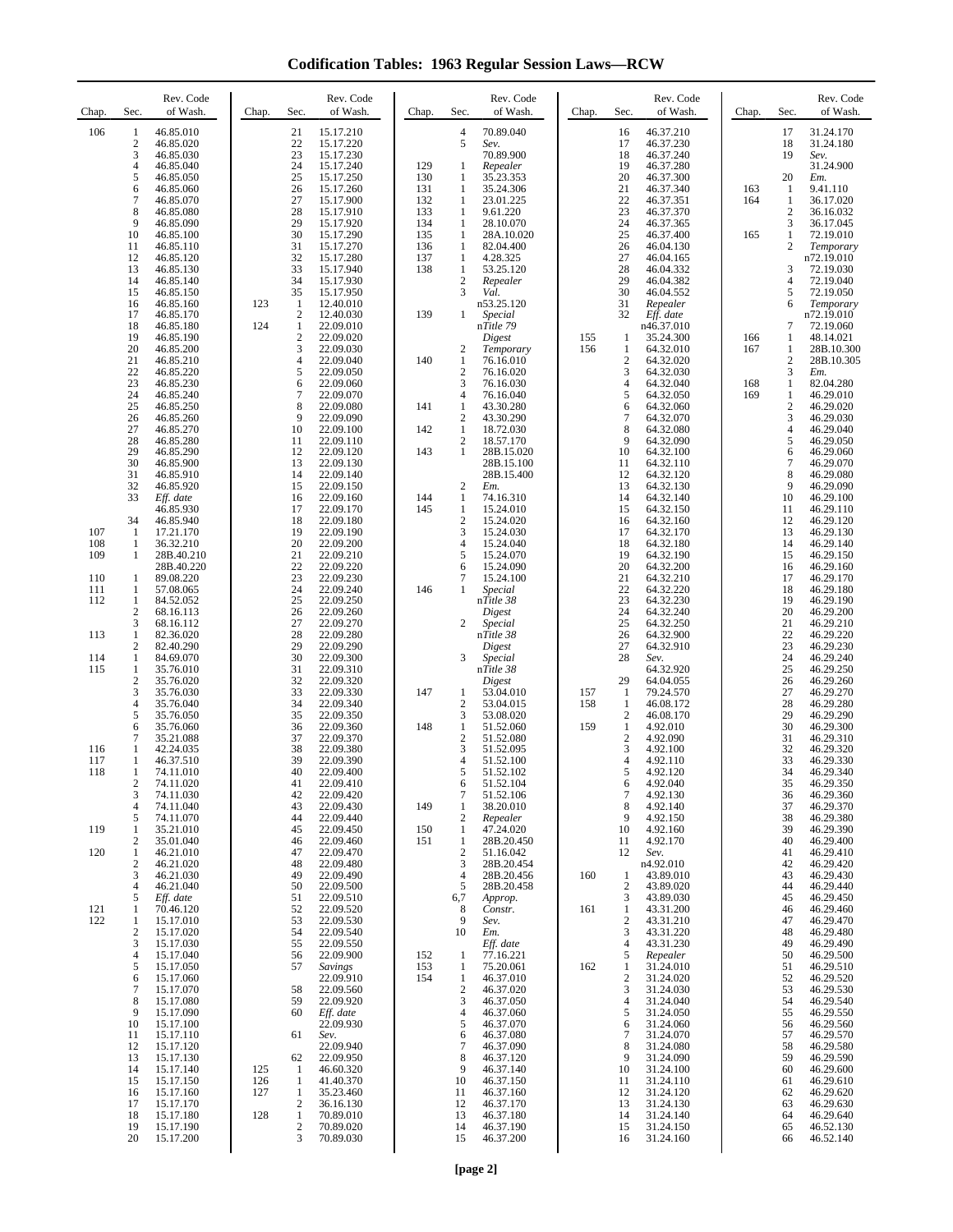**Codification Tables: 1963 Regular Session Laws—RCW**

| Chap. | Sec.                             | Rev. Code<br>of Wash.    | Chap.      | Sec.                                    | Rev. Code<br>of Wash.    | Chap. | Sec.                           | Rev. Code<br>of Wash.  | Chap.      | Sec.                           | Rev. Code<br>of Wash.   | Chap. | Sec.       | Rev. Code<br>of Wash.  |
|-------|----------------------------------|--------------------------|------------|-----------------------------------------|--------------------------|-------|--------------------------------|------------------------|------------|--------------------------------|-------------------------|-------|------------|------------------------|
|       | 67                               | Constr.<br>46.29.900     |            | $\overline{c}$                          | 28B.15.200<br>Em.        |       | $\boldsymbol{7}$<br>8          | 82.50.030<br>82.50.105 |            | 5<br>6                         | 19.28.065<br>Eff. date  |       | 24<br>25   | 38.38.240<br>38.38.244 |
|       | 68                               | Sev.<br>46.29.910        | 182        | $\mathbf{1}$<br>2                       | 28B.20.705<br>28B.20.710 |       | 9<br>10                        | 82.50.120<br>Repealer  | 208        | 1                              | 19.28.910<br>28A.57.150 |       | 26<br>27   | 38.38.248<br>38.38.252 |
| 170   | 69<br>-1                         | 46.29.920<br>35.42.200   | 183        | 3<br>$\mathbf{1}$                       | 28B.30.720<br>28.77.610  | 200   | 11<br>$\mathbf{1}$             | Eff. date              | 209        | 1<br>$\overline{c}$            | Leg. rev.<br>43.09.240  |       | 28<br>29   | 38.38.256<br>38.38.260 |
|       | 2                                | 35.42.210                |            | 2                                       | 28.80.590                |       | $\overline{c}$                 | 29.13.020<br>29.13.023 |            | 3                              | 43.09.250               |       | 30         | 38.38.264              |
| 171   | 3<br>1                           | 35.42.220<br>75.28.020   | 184        | 3<br>1                                  | Em.<br>35.21.180         |       | 3<br>$\overline{4}$            | 29.13.024<br>29.13.021 |            | 4<br>5                         | 43.09.270<br>43.09.280  |       | 31<br>32   | 38.38.268<br>38.38.308 |
| 172   | $\boldsymbol{2}$<br>$\mathbf{1}$ | 75.40.040<br>49.04.080   | 185        | $\mathbf{1}$<br>$\overline{\mathbf{c}}$ | 11.52.010<br>11.52.020   |       | 5<br>6                         | 29.13.030<br>29.13.040 | 210        | 6<br>1                         | 43.09.282<br>41.40.120  |       | 33<br>34   | 38.38.312<br>38.38.316 |
|       | $\sqrt{2}$<br>3                  | 49.04.090<br>Em.         | 186        | 3<br>1                                  | 11.52.022<br>34.04.160   |       | $\overline{7}$<br>8            | 29.13.045<br>29.13.050 | 211        | $\overline{c}$<br>$\mathbf{1}$ | Em.<br>74.09.400        |       | 35<br>36   | 38.38.320<br>38.38.324 |
| 173   | $\mathbf{1}$<br>$\mathbf{2}$     | 47.05.010<br>47.05.020   | 187        | 1<br>2                                  | 82.36.275<br>82.40.047   |       | 9<br>10                        | 29.13.060<br>29.21.060 |            | $\overline{c}$<br>3            | 74.09.410<br>74.09.420  |       | 37<br>38   | 38.38.328<br>38.38.368 |
|       | 3<br>4                           | 47.05.030<br>47.05.040   | 188<br>189 | 1<br>1                                  | 2.24.040<br>29.18.110    |       | 11<br>12                       | 29.24.110<br>35.17.020 |            | 4<br>5                         | 74.09.430<br>74.09.440  |       | 39<br>40   | 38.38.372<br>38.38.376 |
|       | 5<br>6                           | 47.05.050<br>47.05.060   | 190<br>191 | 1<br>$\mathbf{1}$                       | Special<br>35.27.240     |       | 13<br>14                       | 35.17.400<br>35.23.040 |            | 6<br>7                         | Repealer<br>Em.         |       | 41<br>42   | 38.38.380<br>38.38.384 |
|       | 7<br>8                           | 47.05.070<br>47.05.080   | 192        | 2<br>$\mathbf{1}$                       | 35.23.132<br>48.24.030   |       | 15<br>16                       | 35.24.050<br>35.27.090 | 212        | $\mathbf{1}$<br>$\overline{c}$ | 79.16.172<br>79.16.173  |       | 43<br>44   | 38.38.388<br>38.38.392 |
| 174   | 9<br>$\mathbf{1}$                | Repealer<br>41.40.010    | 193        | $\overline{c}$<br>$\mathbf{1}$          | Em.<br>28B.20.410        |       | 17<br>18                       | 56.12.020<br>36.69.090 | 213        | 1<br>$\overline{c}$            | 3.38.022<br>3.62.050    |       | 45<br>46   | 38.38.396<br>38.38.400 |
|       | $\mathbf{2}$<br>3                | 41.40.030<br>41.40.040   |            | 2<br>3                                  | 28B.20.412<br>28B.20.414 |       | 19<br>20                       | 53.12.160<br>53.12.210 | 214        | 3<br>$\mathbf{1}$              | 3.58.050<br>84.28.005   |       | 47<br>48   | 38.38.404<br>38.38.408 |
|       | 4<br>5                           | 41.40.060                | 194        | 4<br>1                                  | Em.<br>30.04.090         |       | 21<br>22                       | 53.12.044<br>29.04.055 |            | $\overline{c}$<br>3            | 84.28.006               |       | 49<br>50   | 38.38.412<br>38.38.416 |
|       | 6                                | 41.40.070<br>41.40.080   |            | $\boldsymbol{2}$                        | 30.04.128                |       | 23                             | 29.04.070              |            | 4                              | 84.28.010<br>84.28.020  |       | 51         | 38.38.420              |
|       | 7<br>8                           | 41.40.100<br>41.40.150   | 195        | 3<br>1                                  | 30.52.065<br>48.03.070   |       | 24<br>25                       | 29.04.080<br>29.13.070 |            | 5<br>6                         | 84.28.050<br>84.28.060  |       | 52<br>53   | 38.38.424<br>38.38.428 |
|       | 9<br>10                          | 41.40.160<br>41.40.170   |            | $\overline{\mathbf{c}}$<br>3            | 48.04.010<br>48.09.100   | 201   | 26<br>$\mathbf{1}$             | Repealer<br>Leg. dir.  |            | 7<br>8                         | 84.28.063<br>84.28.065  |       | 54<br>55   | 38.38.432<br>38.38.436 |
|       | 11<br>12                         | 41.40.180<br>41.40.260   |            | $\overline{4}$<br>5                     | 48.09.270<br>48.10.070   |       | $\sqrt{2}$<br>3                | 80.40.010<br>80.40.020 |            | 9<br>10                        | 84.28.080<br>84.28.090  |       | 56<br>57   | 38.38.440<br>38.38.480 |
|       | 13<br>14                         | 41.40.270<br>41.40.310   |            | 6<br>7                                  | 48.05.330<br>48.05.340   |       | $\overline{4}$<br>5            | 80.40.030<br>80.40.040 |            | 11<br>12                       | 84.28.100<br>84.28.110  |       | 58<br>59   | 38.38.484<br>38.38.488 |
|       | 15<br>16                         | 41.40.361<br>41.40.410   |            | 8<br>9                                  | 48.05.350<br>48.05.360   |       | 6<br>$\overline{7}$            | 80.40.050<br>80.40.060 |            | 13<br>14                       | 84.28.140<br>84.28.160  |       | 60<br>61   | 38.38.492<br>38.38.532 |
|       | 17<br>18                         | 41.40.412<br>41.40.420   |            | 10<br>11                                | Repealer<br>48.12.010    |       | 8<br>9                         | 80.40.070<br>80.40.900 | 215        | 15<br>$\mathbf{1}$             | Repealer<br>41.06.280   |       | 62<br>63   | 38.38.536<br>38.38.540 |
|       | 19                               | Sev.<br>n41.40.010       |            | 12<br>13                                | 48.12.020<br>48.12.150   |       | 10<br>11                       | 80.40.910<br>Sev.      | 216        | $\mathbf{1}$<br>2              | 28B.20.721<br>Em.       |       | 64<br>65   | 38.38.544<br>38.38.548 |
| 175   | 20<br>-1                         | Em.<br>43.43.250         |            | 14<br>15                                | 48.14.090<br>48.14.100   | 202   | $\mathbf{1}$                   | 80.40.920<br>27.04.020 | 217<br>218 | $\mathbf{1}$<br>$\mathbf{1}$   | 70.79.330<br>36.68.400  |       | 66<br>67   | 38.38.552<br>38.38.556 |
|       | $\overline{2}$<br>3              | 43.43.260<br>43.43.270   |            | 16<br>17                                | 48.15.150<br>48.17.110   | 203   | 1<br>$\overline{c}$            | 42.14.900<br>42.14.010 |            | $\overline{c}$<br>3            | 36.68.410<br>36.68.420  |       | 68<br>69   | 38.38.560<br>38.38.564 |
| 176   | 4<br>$\mathbf{1}$                | 43.43.300<br>32.08.061   |            | 18<br>19                                | Repealer<br>48.20.400    |       | 3<br>$\overline{4}$            | 42.14.020<br>42.14.030 |            | 4<br>5                         | 36.68.430<br>36.68.440  |       | 70<br>71   | 38.38.568<br>38.38.572 |
|       | 2<br>3                           | 32.08.140<br>32.12.020   |            | 20<br>21                                | 48.23.350<br>48.24.060   |       | 5<br>6                         | 42.14.040<br>42.14.050 |            | 6<br>7                         | 36.68.450<br>36.68.460  |       | 72<br>73   | 38.38.576<br>38.38.580 |
|       | 4<br>5                           | 32.12.030<br>32.20.040   |            | 22<br>23                                | 48.36.170<br>48.36.410   |       | $\overline{7}$<br>8            | 42.14.060<br>42.14.070 |            | 8<br>9                         | 36.68.470<br>36.68.480  |       | 74<br>75   | 38.38.584<br>38.38.624 |
|       | 6<br>7                           | 32.20.230<br>32.20.250   |            | 24<br>25                                | 48.36.430<br>48.07.160   |       | 9                              | Sev.<br>42.14.910      |            | 10<br>11                       | 36.68.490<br>36.68.500  |       | 76<br>77   | 38.38.628<br>38.38.632 |
|       | 8<br>9                           | 32.20.260<br>32.20.270   |            | 26<br>27                                | 48.07.170<br>48.07.180   | 204   | 10<br>1                        | Em.<br>46.38.010       |            | 12<br>13                       | 36.68.510<br>36.68.520  |       | 78<br>79   | 38.38.636<br>38.38.640 |
|       | 10                               | 32.04.025                |            | 28                                      | 48.07.190                |       | $\overline{c}$                 | 46.38.020<br>46.38.030 |            | 14                             | 36.68.530<br>36.68.540  |       | 80         | 38.38.644              |
|       | 11<br>12                         | 32.12.100<br>32.12.110   | 196        | 29<br>1                                 | 48.07.200<br>54.16.180   |       | 3<br>$\overline{4}$            | 46.38.040              |            | 15<br>16                       | 36.68.550               |       | 81<br>82   | 38.38.648<br>38.38.652 |
|       | 13<br>14                         | 32.12.120<br>32.20.215   | 197        | 1<br>$\overline{c}$                     | 47.56.700<br>47.56.701   |       | 5<br>6                         | 46.38.050<br>46.38.060 |            | 17<br>18                       | 36.68.560<br>36.68.570  |       | 83<br>84   | 38.38.656<br>38.38.660 |
|       | 15<br>16                         | 32.20.235<br>32.20.380   |            | 3<br>4                                  | 47.56.702<br>47.56.703   |       | $\overline{7}$<br>8            | 46.38.070<br>46.38.080 |            | 19<br>20                       | 36.68.580<br>36.68.590  |       | 85<br>86   | 38.38.664<br>38.38.668 |
|       | 17<br>18                         | 32.20.390<br>32.20.400   |            | 5<br>6                                  | 47.56.704<br>47.56.705   |       | 9<br>10                        | 46.38.090<br>Eff. date | 219        | 21<br>-1                       | 36.68.600<br>74.04.380  |       | 87<br>88   | 38.38.672<br>38.38.676 |
|       | 19<br>20                         | 32.20.410<br>Sev.        |            | 7<br>8                                  | 47.56.706<br>47.20.410   | 205   | 1<br>$\overline{2}$            | 69.40.080<br>69.40.090 | 220        | $\overline{2}$<br>1            | 74.04.385<br>38.38.004  |       | 89<br>90   | 38.38.680<br>38.38.684 |
| 177   | $\mathbf{1}$                     | 32.98.031<br>77.20.010   |            | 9<br>10                                 | 47.20.415<br>Approp.     |       | 3<br>$\overline{4}$            | 69.40.100<br>9.91.030  |            | $\overline{c}$<br>3            | 38.38.008<br>38.38.012  |       | 91<br>92   | 38.38.688<br>38.38.692 |
|       | 2<br>3                           | 77.20.020<br>77.20.030   | 198        | 1<br>$\overline{c}$                     | 69.04.210<br>69.04.390   | 206   | $\mathbf{1}$<br>$\overline{c}$ | 74.20.010<br>74.20.020 |            | 4<br>5                         | 38.38.016<br>38.38.020  |       | 93<br>94   | 38.38.696<br>38.38.700 |
|       | 4<br>5                           | 77.20.040<br>77.20.045   |            | 3<br>$\overline{4}$                     | 69.04.392<br>69.04.394   |       | 3<br>$\overline{4}$            | 74.20.040<br>74.20.100 |            | 6<br>7                         | 38.38.024<br>38.38.064  |       | 95<br>96   | 38.38.704<br>38.38.708 |
|       | 6<br>7                           | 77.20.050<br>77.32.190   |            | 5<br>6                                  | 69.04.231<br>69.04.396   |       | 5<br>6                         | 74.20.160<br>74.20.210 |            | 8<br>9                         | 38.38.068<br>38.38.072  |       | 97<br>98   | 38.38.712<br>38.38.716 |
|       | 8<br>9                           | 77.12.270<br>77.12.290   |            | 7<br>8                                  | 69.04.400<br>69.04.021   |       | $\overline{7}$<br>8            | 74.20.220<br>74.20.230 |            | 10<br>11                       | 38.38.076<br>38.38.080  |       | 99<br>100  | 38.38.720<br>38.38.724 |
|       | 10<br>11                         | 77.20.015<br>77.20.016   |            | 9<br>10                                 | 69.04.022<br>69.04.023   |       | 9<br>10                        | 74.20.240<br>74.20.250 |            | 12<br>13                       | 38.38.084<br>38.38.088  |       | 101<br>102 | 38.38.728<br>38.38.732 |
| 178   | $\mathbf{1}$<br>2                | 68.08.010<br>68.08.100   |            | 11<br>12                                | 69.04.024<br>69.04.025   |       | 11<br>12                       | 74.20.260<br>74.20.270 |            | 14<br>15                       | 38.38.092<br>38.38.132  |       | 103<br>104 | 38.38.736<br>38.38.740 |
| 179   | 3<br>1                           | 68.08.104<br>84.36.240   |            | 13<br>14,15                             | 69.04.761<br>Repealer    |       | 13<br>14                       | 74.20.280<br>74.20.290 |            | 16<br>17                       | 38.38.172<br>38.38.176  |       | 105<br>106 | 38.38.744<br>38.38.748 |
| 180   | 1                                | 28B.15.020<br>28B.15.100 | 199        | 1<br>2                                  | 82.44.010<br>82.44.020   |       | 15<br>16                       | 74.20.300<br>Repealer  |            | 18<br>19                       | 38.38.180<br>38.38.184  |       | 107<br>108 | 38.38.752<br>38.38.756 |
|       | $\overline{2}$                   | 28B.15.300<br>Em.        |            | 3<br>4                                  | 82.44.050<br>82.44.060   | 207   | 1<br>$\overline{c}$            | 19.28.010<br>19.28.120 |            | 20<br>21                       | 38.38.188<br>38.38.192  |       | 109<br>110 | 38.38.760<br>38.38.764 |
| 181   | 1                                | 28B.15.020<br>28B.15.100 |            | 5<br>6                                  | 82.44.120<br>82.48.030   |       | 3<br>$\overline{4}$            | 19.28.210              |            | 22<br>23                       | 38.38.196               |       | 111<br>112 | 38.38.768              |
|       |                                  |                          |            |                                         |                          |       |                                | 19.28.360              |            |                                | 38.38.200               |       |            | 38.38.772              |